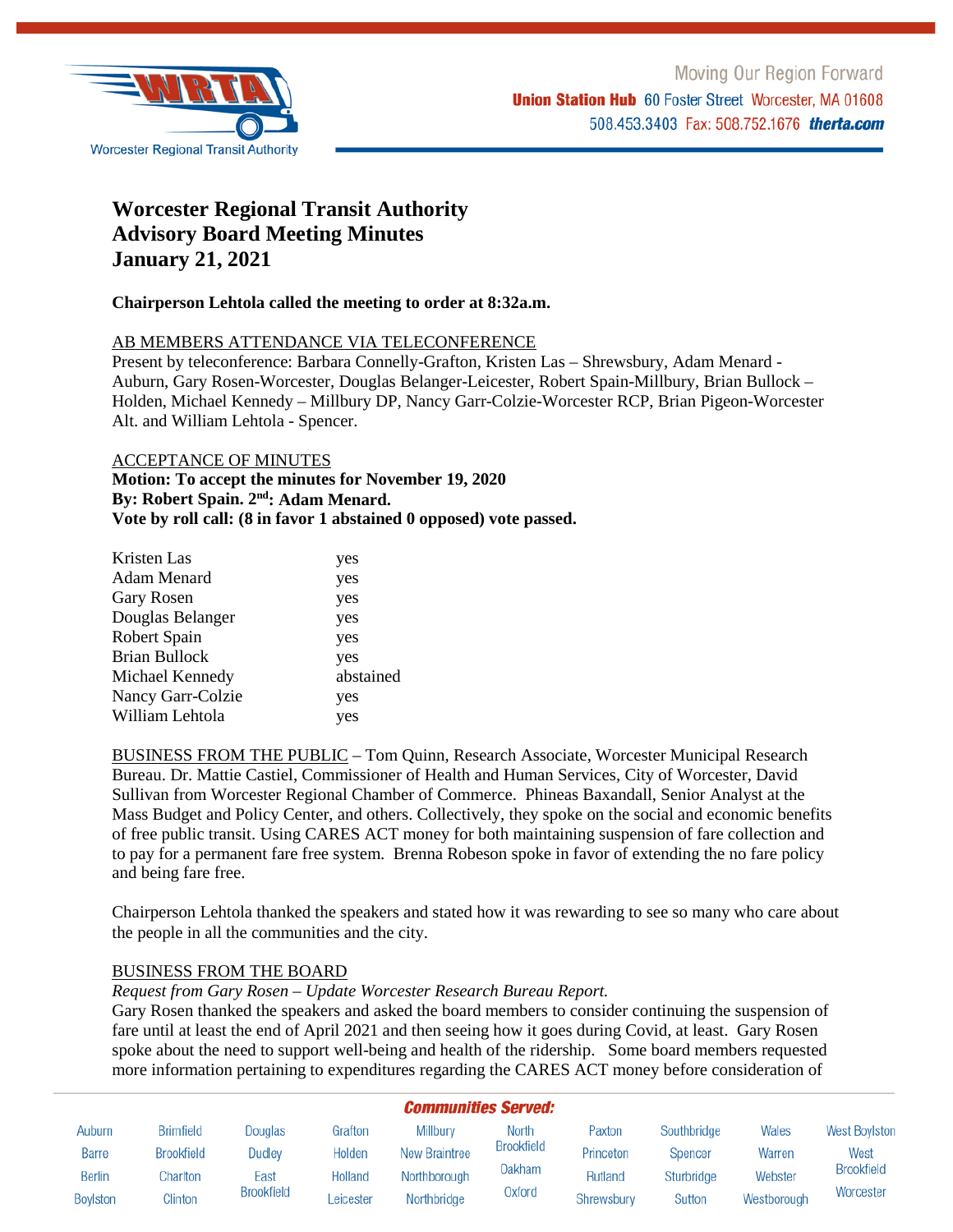

changes. Kristen Las and Douglas Belanger spoke for resuming fare collection the lack of a permanent revenue stream and further allocations necessary for the CARES ACT monies. Both expressed compassion for the social and economic factors pertain to fare collection. Douglas Belanger recommended a committee meeting to review the matter of expenditures pertaining to the CARES ACT money. Chairperson Lehtola asked for an Audit & Finance committee meeting to be scheduled before the next WRTA Board Meeting.

Chairperson Lehtola stated he would love to have free fares all time but the WRTA reports to MassDOT and the FTA. Chairperson Lehtola introduced Mr. Lipka and his administrative reports.

Mr. Lipka explained some FY'21 budgeting items. The 15 RTA's received \$3.3 million more for FY'21 which is a 2% bump from state revenue and we have the opportunity to apply for grants. We need to make sure we are in position to meet all of our revenue projections (including fare revenue) as required by our funding sources. We budgeted for FY'21 at about \$2.9 million in fare revenue and we will not meet that goal. If we are required to remove \$2 million dollars from the budget without a replacement means eventually it will come to a reduction in service. This administration has never been in favor of service cuts.

Mr. Lipka informed the board of the background concerning the suspension of fares. Suspension of fares was prompted by rear door boarding and to provide an incentive for the continuing use of our services. The riders responded by participating in social distancing, wearing a mask and using the buses. The WRTA was the last to cut service and first in restoring service. We were the most aggressive in cleaning and maintaining the buses. This employee and ridership effort worked to getting the system safe and as accommodating as possible. The fare policy was suspended in March 2020 and remained suspended when the WRTA returned to front door boarding of the buses. Mr. Lipka informed the board that front door boarding resumed in July 2020. The WRTA has used the CARES ACT money to make us whole.

Mr. Lipka gave some background on the CARES ACT money. The money is a one-time grant issued and reimbursed assistance. The WRTA is not eligible for further money under the 2nd round of the CARES ACT. The money cannot be used for zero/free fare pilot or as a revenue source for a policy change to free fares. The WRTA's goal for the money is to assure safe, healthy and reliable service in the "new normal" which requires long-term procurements expenses, staffing, as well as facility/bus changes. To meet these goals the administration has budgeted the CARES ACT money over 5 years. Mr. Lipka stated how the effects of the pandemic in a post Covid period is unknown and without a reliable timeline. Mr. Lipka stated his recommendation to resume fare collection as of March 1, 2021 was based on being fiscally responsible for the long-term needs to provide safe, healthy and reliable service in and post pandemic. Mr. Lipka confirmed providing the Audit & Finance committee a report on the WRTA's expenditures for the CARES ACT money.

Mr. Lipka explained that a viable and sustainable revenue replacement would need to be established should the board opt to make a new policy (fare free). Board members generally agreed that full replacement funding would be necessary if fares were not collected as a policy.

Gary Rosen asked to hold his recommendation to suspend fare collection until the February 2021 Board meeting.

| <b>Communities Served:</b> |                   |                   |           |                      |                   |            |                |             |                      |
|----------------------------|-------------------|-------------------|-----------|----------------------|-------------------|------------|----------------|-------------|----------------------|
| Auburn                     | <b>Brimfield</b>  | Douglas           | Grafton   | Millbury             | <b>North</b>      | Paxton     | Southbridge    | Wales       | <b>West Boylston</b> |
| Barre                      | <b>Brookfield</b> | Dudlev            | Holden    | <b>New Braintree</b> | <b>Brookfield</b> | Princeton  | <b>Spencer</b> | Warren      | West                 |
| <b>Berlin</b>              | Charlton          | East              | Holland   | Northborough         | Oakham            | Rutland    | Sturbridge     | Webster     | <b>Brookfield</b>    |
| <b>Boylston</b>            | Clinton           | <b>Brookfield</b> | Leicester | Northbridge          | Oxford            | Shrewsbury | Sutton         | Westborough | Worcester            |